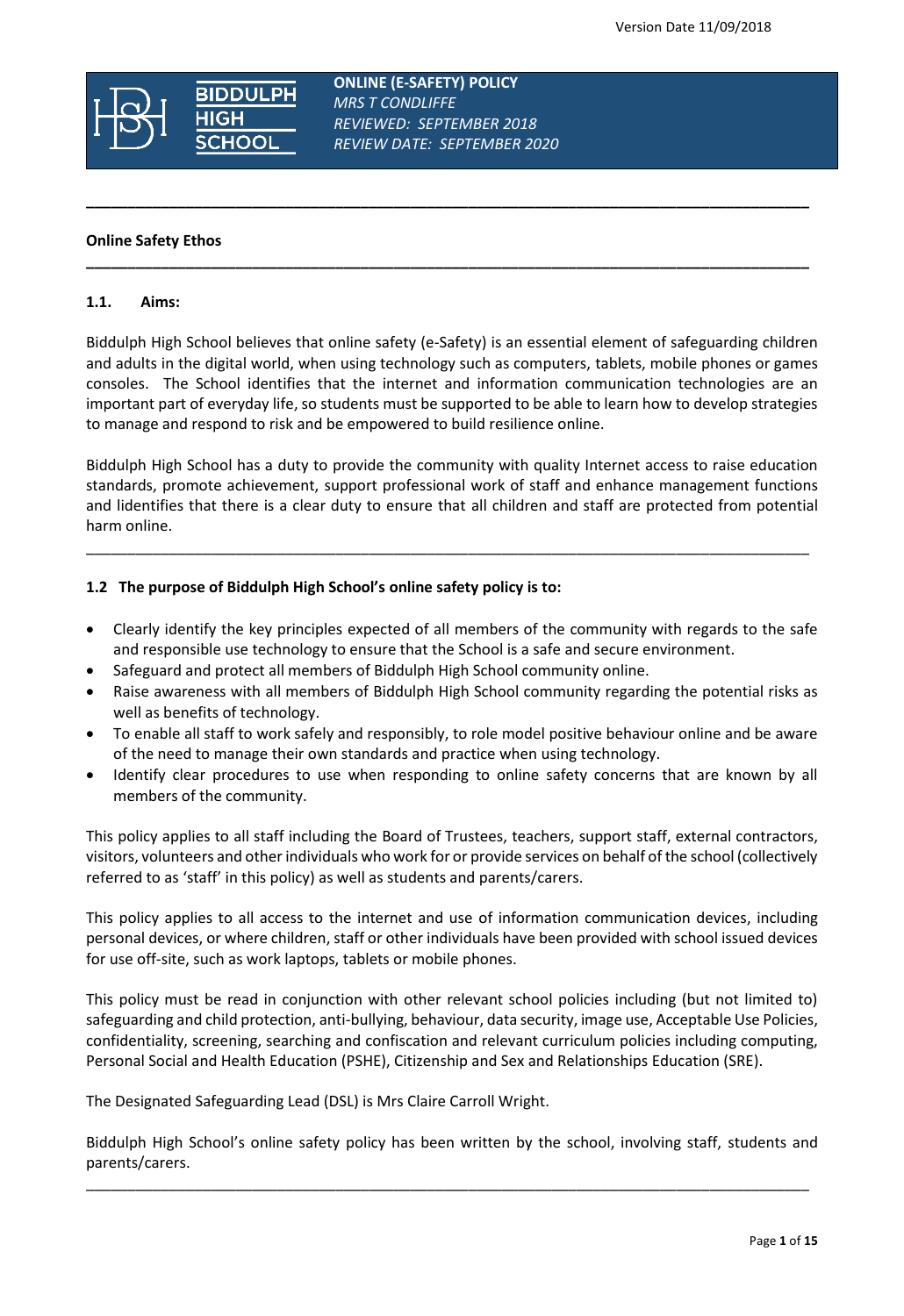# **1.3 Key responsibilities for the school community**

## **1.3.1 The key responsibilities of the school leadership group are:**

- Developing, owning and promoting the online safety vision and culture to all stakeholders, in line with national and local recommendations with appropriate support and consultation throughout the school community.
- Ensuring that online safety is viewed by the whole community as a safeguarding issue and proactively developing a robust online safety culture.
- Supporting the Designated Safeguarding Lead (DSL) by ensuring they have sufficient time and resources to fulfil their online safety role and responsibilities.
- Ensuring there are appropriate and up-to-date policies and procedures regarding online safety including an Acceptable Use Policy which covers appropriate professional conduct and use of technology.
- To ensure that suitable and appropriate filtering and monitoring systems are in place to protect children from inappropriate content which meet the needs of the school community whilst ensuring children have access to required educational material.
- To work with and support technical staff in monitoring the safety and security of school/setting systems and networks and to ensure that the school/setting network system is actively monitored.
- Ensuring all members of staff receive regular, up-to-date and appropriate training regarding online safety roles and responsibilities and provide guidance regarding safe appropriate communications.
- Ensuring that online safety is embedded within a progressive whole school curriculum which enables all students to develop an age-appropriate understanding of online safety and the associated risks and safe behaviours.
- To be aware of any online safety incidents and ensure that external agencies and support are liaised with as appropriate.
- Receiving and regularly reviewing online safeguarding records and using them to inform and shape future practice.
- Ensuring there are robust reporting channels for the school/setting community to access regarding online safety concerns, including internal, local and national support.
- Ensure that appropriate risk assessments are undertaken regarding the safe use of technology, including ensuring the safe and responsible use of devices.
- Auditing and evaluating current online safety practice to identify strengths and areas for improvement. \_\_\_\_\_\_\_\_\_\_\_\_\_\_\_\_\_\_\_\_\_\_\_\_\_\_\_\_\_\_\_\_\_\_\_\_\_\_\_\_\_\_\_\_\_\_\_\_\_\_\_\_\_\_\_\_\_\_\_\_\_\_\_\_\_\_\_\_\_\_\_\_\_\_\_\_\_\_\_\_\_\_\_\_\_\_\_

# **1.3.2 The key responsibilities of the Designated Safeguarding Lead are***:*

- Acting as a named point of contact on all online safeguarding issues and liaising with other members of staff and other agencies as appropriate.
- Keeping up-to-date with current research, legislation and trends regarding online safety.
- Coordinating participation in local and national events to promote positive online behaviour, e.g. Safer Internet Day.
- Ensuring that online safety is promoted to parents and carers and the wider community through a variety of channels and approaches.
- Work with the Business Manager for data protection and data security to ensure that practice is in line with current legislation.
- Maintaining a record of online safety concerns/incidents and actions taken as part of the schools safeguarding recording structures and mechanisms.
- With the Business Manager monitor the school online safety incidents to identify gaps/trends and use this data to update the school/settings education response to reflect need
- To report to the school management team and other agencies as appropriate, on online safety concerns and local data/figures.
- Liaising with the local authority and other local and national bodies, as appropriate.
- Working with the Business Manager to review and update the online safety policies, Acceptable Use Policies (AUPs) and other related policies on a regular basis (at least annually) with stakeholder input.
- Ensuring that online safety is integrated with other appropriate school policies and procedures. \_\_\_\_\_\_\_\_\_\_\_\_\_\_\_\_\_\_\_\_\_\_\_\_\_\_\_\_\_\_\_\_\_\_\_\_\_\_\_\_\_\_\_\_\_\_\_\_\_\_\_\_\_\_\_\_\_\_\_\_\_\_\_\_\_\_\_\_\_\_\_\_\_\_\_\_\_\_\_\_\_\_\_\_\_\_\_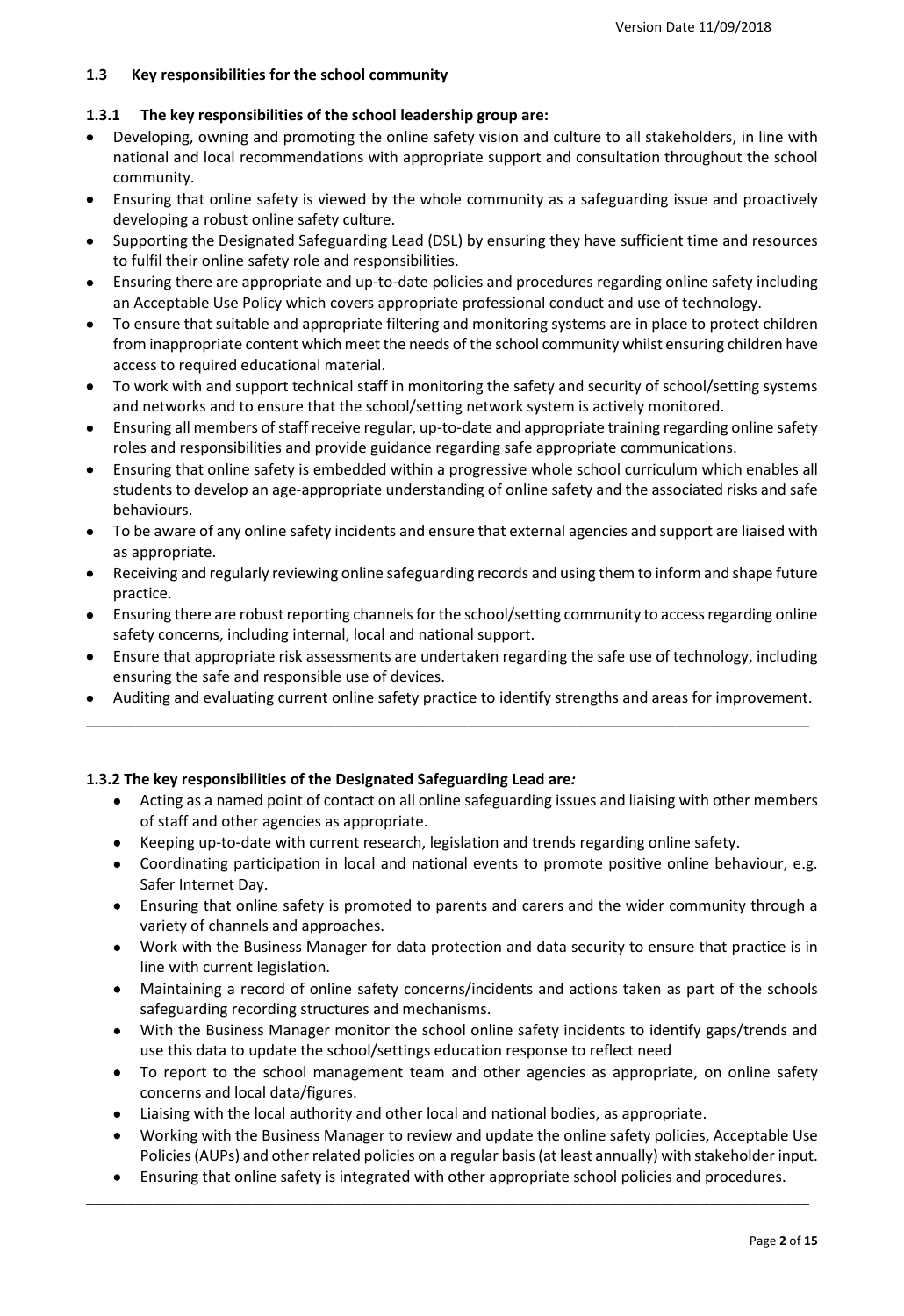## **1.3.3 The key responsibilities for all members of staff are:**

- Contributing to the development of online safety policies.
- Reading the school Acceptable Use Policies (AUPs) and adhering to them.
- Taking responsibility for the security of school/setting systems and data.
- Having an awareness of a range of different online safety issues and how they may relate to the children in their care.
- Modelling good practice when using new and emerging technologies
- Embedding online safety education in curriculum delivery wherever possible.
- Identifying individuals of concern and taking appropriate action by following school safeguarding policies and procedures.
- Knowing when and how to escalate online safety issues, internally and externally.
- Being able to signpost to appropriate support available for online safety issues, internally and externally.
- Maintaining a professional level of conduct in their personal use of technology, both on and off site.
- Demonstrating an emphasis on positive learning opportunities.
- Taking personal responsibility for professional development in this area.

## **1.3.4 In addition to the above, the key responsibilities for staff managing the technical environment are:**

**\_\_\_\_\_\_\_\_\_\_\_\_\_\_\_\_\_\_\_\_\_\_\_\_\_\_\_\_\_\_\_\_\_\_\_\_\_\_\_\_\_\_\_\_\_\_\_\_\_\_\_\_\_\_\_\_\_\_\_\_\_\_\_\_\_\_\_\_\_\_\_\_\_\_\_\_\_\_\_\_\_\_\_\_\_\_\_**

- Providing a safe and secure technical infrastructure which support safe online practices while ensuring that learning opportunities are still maximised.
- Taking responsibility for the implementation of safe security of systems and data in partnership with the leadership and management team.
- To ensure that suitable access controls and encryption is implemented to protect personal and sensitive information held on school-owned devices.
- Ensuring that the schools filtering policy is applied and updated on a regular basis and that responsibility for its implementation is shared with the DSL.
- Ensuring that the use of the school's network is regularly monitored and reporting any deliberate or accidental misuse to the DSL.
- Report any breaches or concerns to the DSL and leadership team and together ensure that they are recorded and appropriate action is taken as advised.
- Developing an understanding of the relevant legislation as it relates to the security and safety of the technical infrastructure.
- Report any breaches and liaising with the local authority (or other local or national bodies) as appropriate on technical infrastructure issues.
- Providing technical support and perspective to the DSL and leadership team, especially in the development and implementation of appropriate online safety policies and procedures.
- Ensuring that the school's ICT infrastructure/system is secure and not open to misuse or malicious attack.
- Ensuring that appropriate anti-virus software and system updates are installed and maintained on all setting machines and portable devices.
- Ensure that appropriately strong passwords are applied and enforced for all but the youngest users.

\_\_\_\_\_\_\_\_\_\_\_\_\_\_\_\_\_\_\_\_\_\_\_\_\_\_\_\_\_\_\_\_\_\_\_\_\_\_\_\_\_\_\_\_\_\_\_\_\_\_\_\_\_\_\_\_\_\_\_\_\_\_\_\_\_\_\_\_\_\_\_\_\_\_\_\_\_\_\_\_\_\_\_\_\_\_\_

#### **1.3.5 The key responsibilities of students are:**

- Contributing to the development of online safety policies.
- Reading the school/setting Acceptable Use Policies (AUPs) and adhering to them.
- Respecting the feelings and rights of others both on and offline.
- Seeking help from a trusted adult if things go wrong, and supporting others that may be experiencing online safety issues.
- Taking responsibility for keeping themselves and others safe online.
- Taking responsibility for their own awareness and learning in relation to the opportunities and risks posed by new and emerging technologies.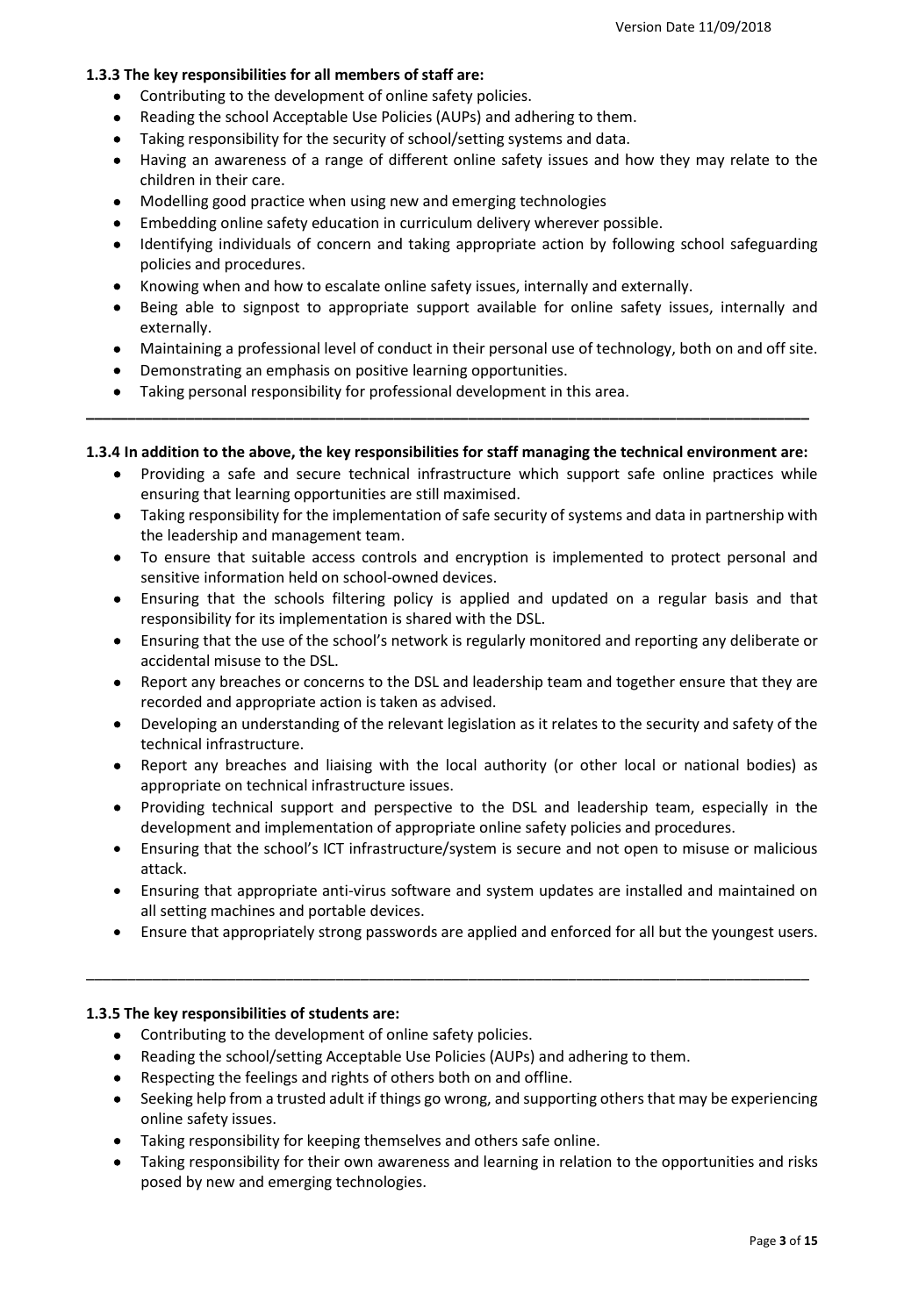Assessing the personal risks of using any particular technology, and behaving safely and responsibly to limit those risks.

**\_\_\_\_\_\_\_\_\_\_\_\_\_\_\_\_\_\_\_\_\_\_\_\_\_\_\_\_\_\_\_\_\_\_\_\_\_\_\_\_\_\_\_\_\_\_\_\_\_\_\_\_\_\_\_\_\_\_\_\_\_\_\_\_\_\_\_\_\_\_\_\_\_\_\_\_\_\_\_\_\_\_\_\_\_\_**

## **1.3.6 The key responsibilities of parents and carers are:**

- Reading the school Acceptable Use Policies, encouraging their children to adhere to them, and adhering to them themselves where appropriate.
- Discussing online safety issues with their children, supporting the school in their online safety approaches, and reinforcing appropriate safe online behaviours at home.
- Role modelling safe and appropriate uses of technology and social media.
- Identifying changes in behaviour that could indicate that their child is at risk of harm online.
- Seeking help and support from the school, or other appropriate agencies, if they or their child encounters online problems or concerns.
- Contributing to the development of the school online safety policies.
- Using school systems, such as learning platforms, and other network resources, safely and appropriately.
- Taking responsibility for their own awareness and learning in relation to the opportunities and risks posed by new and emerging technologies.

**\_\_\_\_\_\_\_\_\_\_\_\_\_\_\_\_\_\_\_\_\_\_\_\_\_\_\_\_\_\_\_\_\_\_\_\_\_\_\_\_\_\_\_\_\_\_\_\_\_\_\_\_\_\_\_\_\_\_\_\_\_\_\_\_\_\_\_\_\_\_\_\_\_\_\_\_\_\_\_\_\_\_\_\_\_\_\_**

# **2. Online Communication and Safer Use of Technology**

## **2.1 Managing the school website**

- The head teacher and business manager will take overall editorial responsibility for online content published and will ensure that information is accurate and appropriate.
- The website will comply with the school's guidelines for publications including accessibility respect for intellectual property rights, privacy policies and copyright.
- Students work will be published with their permission or that of their parents/carers.
- The administrator account for the school website will be safeguarded with an appropriately strong password.
- The school will post information about safeguarding, including online safety, on the school website for members of the community.

**\_\_\_\_\_\_\_\_\_\_\_\_\_\_\_\_\_\_\_\_\_\_\_\_\_\_\_\_\_\_\_\_\_\_\_\_\_\_\_\_\_\_\_\_\_\_\_\_\_\_\_\_\_\_\_\_\_\_\_\_\_\_\_\_\_\_\_\_\_\_\_\_\_\_\_\_\_\_\_\_\_\_\_\_\_\_\_**

# **2.2 Publishing images and videos online**

- The school will ensure that all use of images and videos take place in accordance other policies and procedures including data security, Acceptable Use Policies, Codes of Conduct, social media, use of personal devices and mobile phones etc.
- In line with the image policy, written permission from parents or carers will always be obtained before images/videos of students are electronically published.

**\_\_\_\_\_\_\_\_\_\_\_\_\_\_\_\_\_\_\_\_\_\_\_\_\_\_\_\_\_\_\_\_\_\_\_\_\_\_\_\_\_\_\_\_\_\_\_\_\_\_\_\_\_\_\_\_\_\_\_\_\_\_\_\_\_\_\_\_\_\_\_\_\_\_\_\_\_\_\_\_\_\_\_\_\_\_\_**

# **2.3 Managing email**

- Students may only use school provided email accounts for educational purposes.
- All members of staff are provided with a specific school email address to use for any official communication.
- The use of personal email addresses by staff for any official school business is not permitted.
- The forwarding of any chain messages/emails etc. is not permitted. Spam or junk mail will be blocked and reported to the email provider.
- Any electronic communication which contains any content which could be subject to data protection legislation (e.g. sensitive or personal information) will only be sent using secure and encrypted email.
- Access to school email systems will always take place in accordance to data protection legislation and in line with other appropriate school policies e.g. confidentiality.
- Members of the community must immediately tell a designated member of staff if they receive offensive communication and this will be recorded in the school safeguarding files/records.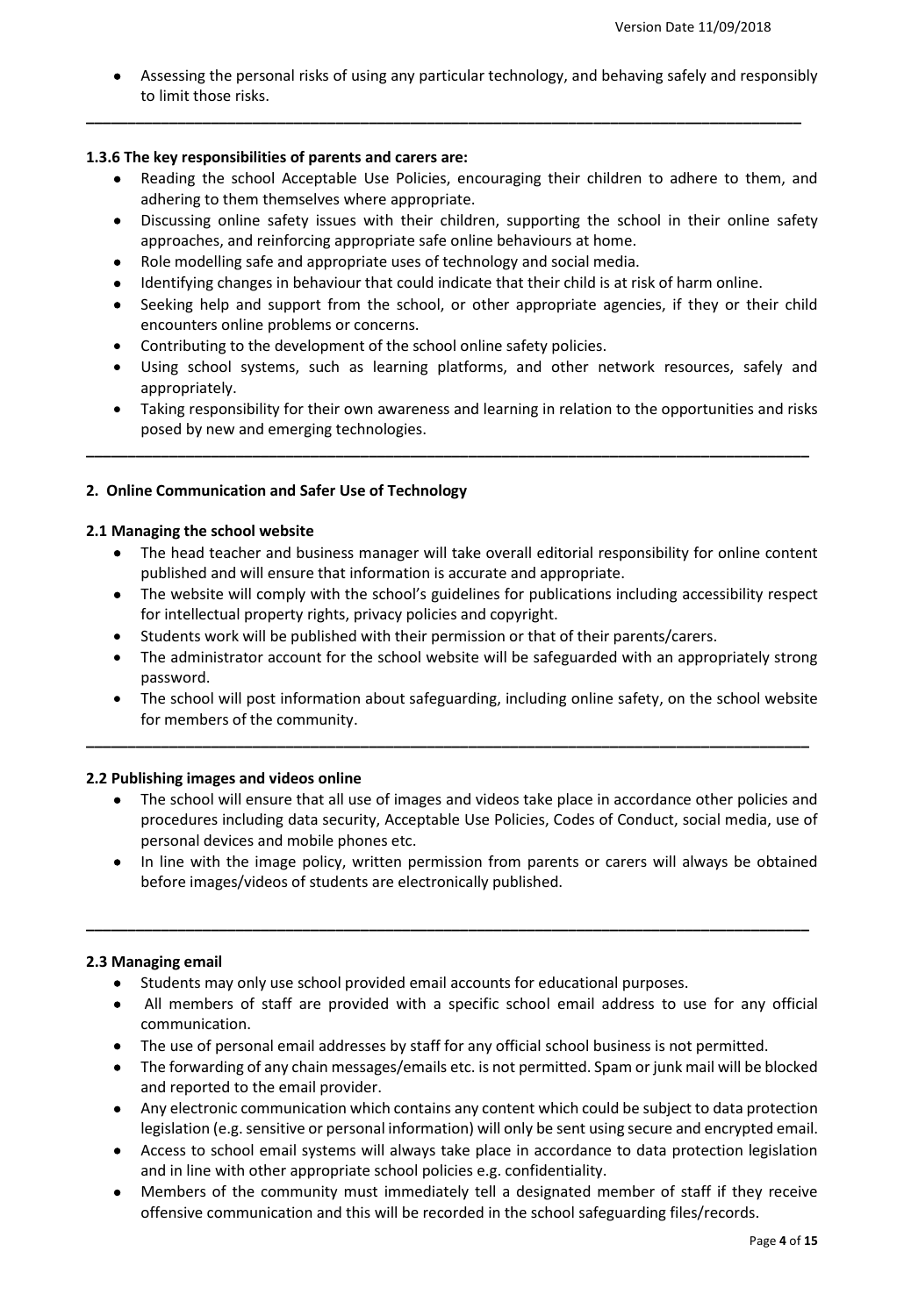- Staff will be encouraged to develop an appropriate work life balance when responding to email, especially if communication is taking place between staff and students and parents.
- Email sent to external organisations should be written carefully, in the same way as a letter written on school headed paper would be.
- School email addresses and other official contact details will not be used for setting up personal social media accounts.

## **2.4 Appropriate and safe classroom use of the internet and any associated devices**

- Internet use is a key feature of educational access and all children will receive age and ability appropriate education to support and enable them to develop strategies to respond to concerns as part of an embedded whole school curriculum. Please access specific curriculum policies for further information.
- The school's internet access will be designed to enhance and extend education.
- Access levels to the internet will be reviewed to reflect the curriculum requirements and the age and ability of students.
- All members of staff are aware that they cannot rely on filtering alone to safeguard children and supervision, classroom management and education about safe and responsible use is essential.
- Supervision of students will be appropriate to their age and ability
	- At Biddulph High School students will be appropriately supervised when using technology, according to their ability and understanding.
- All school owned devices will be used in accordance with the school Acceptable Use Policy and with appropriate safety and security measure in place.
- Members of staff will always evaluate websites, tools and apps fully before use in the classroom or recommending for use at home.
- Students will be educated in the effective use of the Internet in research, including the skills of knowledge location, retrieval and evaluation.
- The school will use age appropriate search tools as decided by the school following an informed risk assessment to identify which tool best suits the needs of our community.
- The school will ensure that the use of Internet-derived materials by staff and students complies with copyright law and acknowledge the source of information.
- Students will be taught to be critically aware of the materials they read and shown how to validate information before accepting its accuracy.
- The evaluation of online materials is a part of teaching and learning in every subject and will be viewed as a whole-school/setting requirement across the curriculum.
- The school will use the internet to enable students and staff to communicate and collaborate in a safe and secure environment.

\_\_\_\_\_\_\_\_\_\_\_\_\_\_\_\_\_\_\_\_\_\_\_\_\_\_\_\_\_\_\_\_\_\_\_\_\_\_\_\_\_\_\_\_\_\_\_\_\_\_\_\_\_\_\_\_\_\_\_\_\_\_\_\_\_\_\_\_\_\_\_\_\_\_\_\_\_\_\_\_\_\_\_\_\_\_\_

# **3.0 Students use of social media**

- Safe and responsible use of social media sites will be outlined for students and their parents as part of the Acceptable Use Policy.
- Personal publishing on social media sites will be taught to students as part of an embedded and progressive education approach via age appropriate sites which have been risk assessed and approved as suitable for educational purposes.
- Students will be advised to consider the risks of sharing personal details of any kind on social media sites which may identify them and / or their location. Examples would include real/full name, address, mobile or landline phone numbers, school attended, Instant messenger contact details, email addresses, full names of friends/family, specific interests and clubs etc.
- Students will be advised not to meet any online friends without a parent/carer or other responsible adult's permission and only when they can be present.
- Students will be advised on appropriate security on social media sites and will be encouraged to use safe and passwords, deny access to unknown individuals and be supported in learning how to block and report unwanted communications.
- Any official social media activity involving students will be moderated by the school where possible.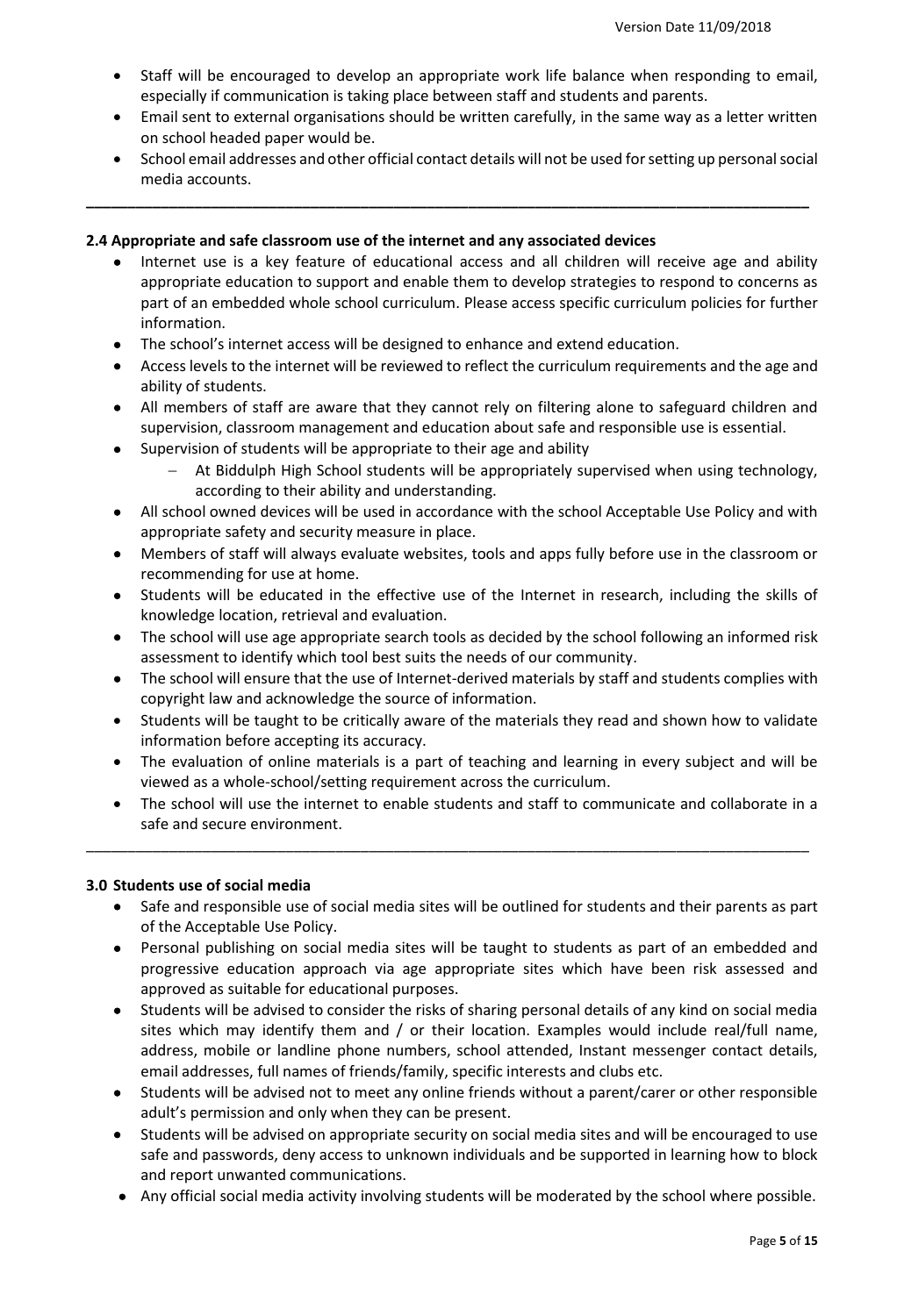Any concerns regarding students' use of social networking, social media and personal publishing sites, both at home and at school, will be dealt with in accordance with existing school policies including anti-bullying and behaviour.

**\_\_\_\_\_\_\_\_\_\_\_\_\_\_\_\_\_\_\_\_\_\_\_\_\_\_\_\_\_\_\_\_\_\_\_\_\_\_\_\_\_\_\_\_\_\_\_\_\_\_\_\_\_\_\_\_\_\_\_\_\_\_\_\_\_\_\_\_\_\_\_\_\_\_\_\_\_\_\_\_\_\_\_\_\_\_\_**

**\_\_\_\_\_\_\_\_\_\_\_\_\_\_\_\_\_\_\_\_\_\_\_\_\_\_\_\_\_\_\_\_\_\_\_\_\_\_\_\_\_\_\_\_\_\_\_\_\_\_\_\_\_\_\_\_\_\_\_\_\_\_\_\_\_\_\_\_\_\_\_\_\_\_\_\_\_\_\_\_\_\_\_\_\_\_\_**

## **4. Use of Personal Devices and Mobile Phones**

#### **4.1 Rationale regarding personal devices and mobile phones**

- The widespread ownership of mobile phones and a range of other personal devices among children, young people and adults will require all members of Biddulph High School community to take steps to ensure that mobile phones and personal devices are used responsibly.
- Biddulph High School recognises that personal communication through mobile technologies is an accepted part of everyday life for children, staff and parents/carers but requires that such technologies need to be used safely and appropriately within schools/settings.

**\_\_\_\_\_\_\_\_\_\_\_\_\_\_\_\_\_\_\_\_\_\_\_\_\_\_\_\_\_\_\_\_\_\_\_\_\_\_\_\_\_\_\_\_\_\_\_\_\_\_\_\_\_\_\_\_\_\_\_\_\_\_\_\_\_\_\_\_\_\_\_\_\_\_\_\_\_\_\_\_\_\_\_\_\_\_\_**

## **4.2 Expectations for safe use of personal devices and mobile phones**

- All use of personal devices and mobile phones will take place in accordance with the law and other appropriate school policies.
- Electronic devices of all kinds that are brought in on site are the responsibility of the user at all times. The school accepts no responsibility for the loss, theft or damage of such items. Nor will the school accept responsibility for any adverse health effects caused by any such devices either potential or actual.
- Mobile phones and personal devices are not permitted to be used in certain areas within the school site such as changing rooms and toilets.
- The sending of abusive or inappropriate messages or content via mobile phones or personal devices is forbidden by any member of the community and any breaches will be dealt with as part of the discipline/behaviour policy.

**\_\_\_\_\_\_\_\_\_\_\_\_\_\_\_\_\_\_\_\_\_\_\_\_\_\_\_\_\_\_\_\_\_\_\_\_\_\_\_\_\_\_\_\_\_\_\_\_\_\_\_\_\_\_\_\_\_\_\_\_\_\_\_\_\_\_\_\_\_\_\_\_\_\_\_\_\_\_\_\_\_\_\_\_\_\_\_**

# **4.3 Students use of personal devices and mobile phones**

- Students will be educated regarding the safe and appropriate use of personal devices and mobile phones.
- Student's personal mobile phones and personal devices will be kept in a secure place, switched off and kept out of sight during lessons and while moving between lessons.
- Mobile phones or personal devices will not be used by students during lessons or formal school time unless as part of an approved and directed curriculum based activity with consent from a member of staff. The use of personal mobile phones or devices for a specific education purpose does not mean that blanket use is permitted. If members of staff have an educational reason to allow children to use their mobile phones or personal devices as part of an educational activity, then it will only take place when approved by the Leadership Group
- If a student needs to contact his/her parents/carers they will be allowed to use a school phone.
- Parents are advised not to contact their child via their mobile phone during the school day, but to contact the school office. Exceptions may be permitted in exceptional circumstances on a case-bycase basis and as approved by the headteacher.
- Students should protect their phone numbers by only giving them to trusted friends and family members.
- Students will be instructed in safe and appropriate use of mobile phones and personal devices and will be made aware of boundaries and consequences.
- Mobile phones and personal devices must not be taken into examinations. Students found in possession of a mobile phone or personal device during an exam will be reported to the appropriate examining body. This may result in the student's withdrawal from either that examination or all examinations.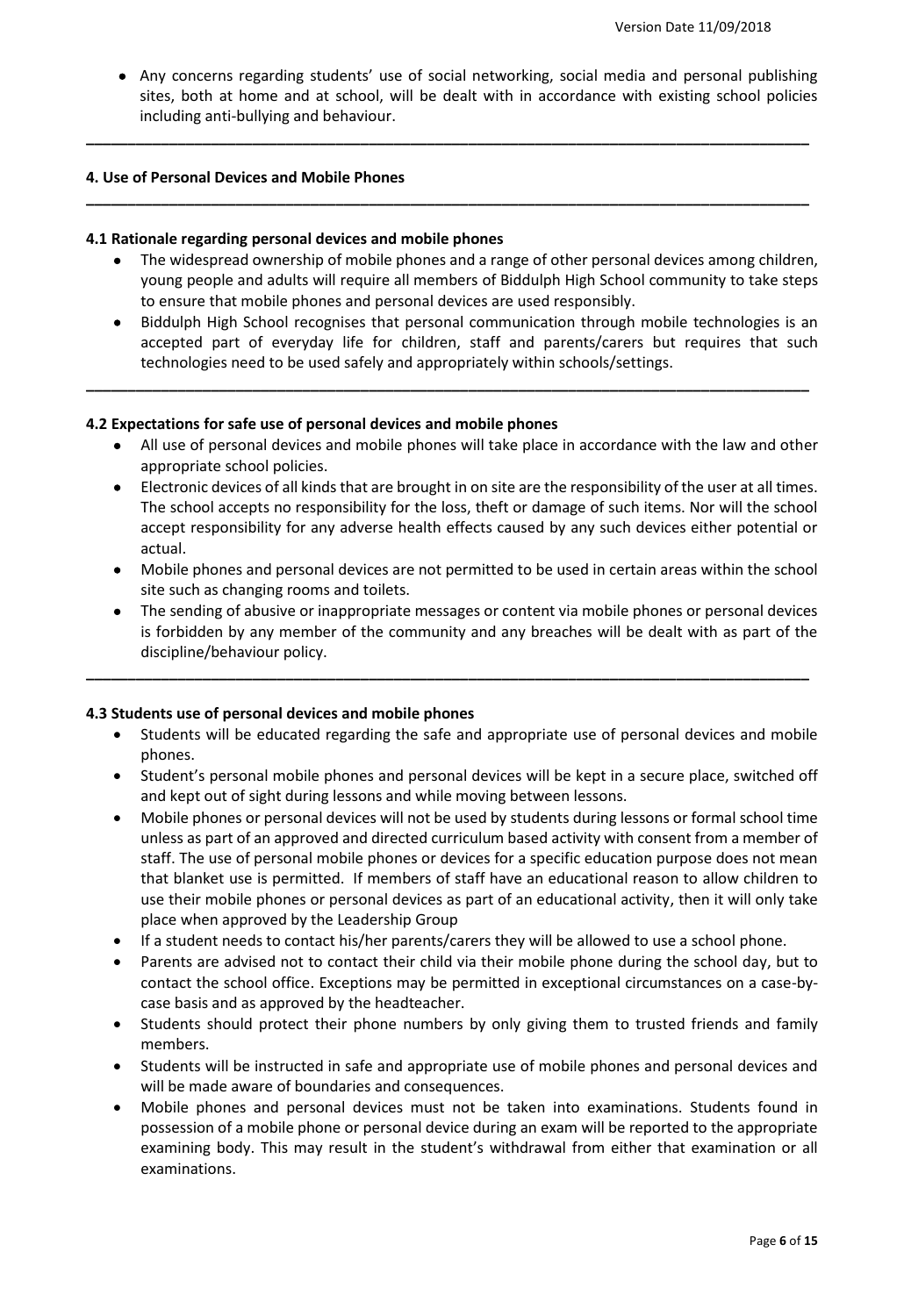- If a student breaches the school policy, then the phone or device will be confiscated and will be held in a secure place in the school office. Mobile phones and devices will be released to parents/carers or the student at 3.45pm in accordance with the school policy.
- School staff may confiscate a student's mobile phone or device if they believe it is being used to contravene the school's behaviour or bullying policy or could contain youth produced sexual imagery (sexting). The phone or device may be searched by a member of the Leadership Group with the consent of the student or parent/carer and content may be deleted or requested to be deleted, if appropriate. Searches of mobile phone or personal devices will only be carried out in accordance with the schools policy adhering to Dfe Guidance <https://www.gov.uk/government/publications/searching-screening-and-confiscation> *)*
- If there is suspicion that material on a student's personal device or mobile phone may be illegal or may provide evidence relating to a criminal offence, then the device will be handed over to the police for further investigation.

## **4.5 Staff use of personal devices and mobile phones**

- Members of staff are not permitted to use their own personal phones or devices for contacting students, young people and their families within or outside of the setting in a professional capacity. Any pre-existing relationships which could compromise this will be discussed with leaders.
- Staff will not use personal devices such as mobile phones, tablets or cameras to take photos or videos of students and will only use work-provided equipment for this purpose.
- Staff will not use any personal devices directly with children and will only use work-provided equipment during lessons/educational activities.
- Members of staff will ensure that any use of personal phones and devices will always take place in accordance with the law e.g. data protection as well as relevant school policy and procedures e.g. confidentiality, data security, Acceptable Use etc.)
- Staff personal mobile phones and devices will be switched off/switched to 'silent' mode during lesson times.
- Bluetooth or other forms of communication should be "hidden" or switched off during lesson times.
- Personal mobile phones or devices will not be used during teaching periods unless permission has been given by a member of the Leadership Group in emergency circumstances.
- Staff will ensure that any content bought on site via mobile phones and personal devices are compatible with their professional role and expectations.
- If a member of staff is thought to have illegal content saved or stored on a mobile phone or personal device or have committed a criminal offence, then the police will be contacted.

**\_\_\_\_\_\_\_\_\_\_\_\_\_\_\_\_\_\_\_\_\_\_\_\_\_\_\_\_\_\_\_\_\_\_\_\_\_\_\_\_\_\_\_\_\_\_\_\_\_\_\_\_\_\_\_\_\_\_\_\_\_\_\_\_\_\_\_\_\_\_\_\_\_\_\_\_\_\_\_\_\_\_\_\_\_\_\_**

#### **4.6 Visitors use of personal devices and mobile phones**

- Parents/carers and visitors must use mobile phones and personal devices in accordance with the school's acceptable use policy.
- Use of mobile phones or personal devices by visitors and parents/carers to take photos or videos must take place in accordance with the school image use policy.
- The school will ensure appropriate signage and information is displayed and provided to inform visitors of expectations of use.
- Staff will be expected to challenge concerns when safe and appropriate and will always inform the Designated Safeguarding Lead of any breaches of use by visitors.

**\_\_\_\_\_\_\_\_\_\_\_\_\_\_\_\_\_\_\_\_\_\_\_\_\_\_\_\_\_\_\_\_\_\_\_\_\_\_\_\_\_\_\_\_\_\_\_\_\_\_\_\_\_\_\_\_\_\_\_\_\_\_\_\_\_\_\_\_\_\_\_\_\_\_\_\_\_\_\_\_\_\_\_\_\_\_\_**

**\_\_\_\_\_\_\_\_\_\_\_\_\_\_\_\_\_\_\_\_\_\_\_\_\_\_\_\_\_\_\_\_\_\_\_\_\_\_\_\_\_\_\_\_\_\_\_\_\_\_\_\_\_\_\_\_\_\_\_\_\_\_\_\_\_\_\_\_\_\_\_\_\_\_\_\_\_\_\_\_\_\_\_\_\_\_\_**

#### **5. Policy Decisions**

## **5.1. Reducing online risks**

- Biddulph High School is aware that the Internet is a constantly changing environment with new apps, tools, devices, sites and material emerging at a rapid pace.
- Emerging technologies will be examined for educational benefit and the school leadership will ensure that appropriate risk assessments are carried out before use in school is allowed.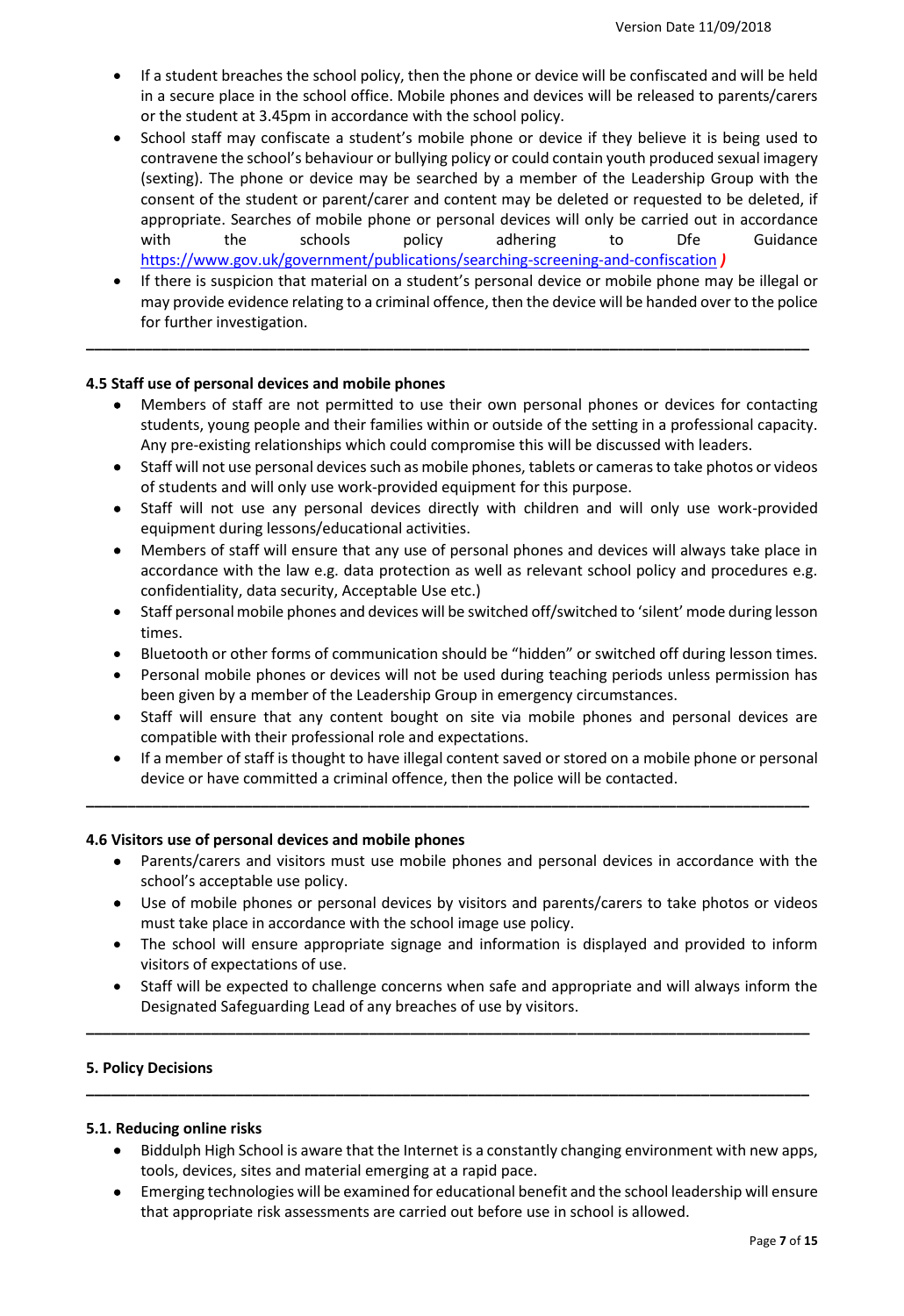- The school will ensure that appropriate filtering and monitoring systems are in place to prevent staff and students from accessing unsuitable or illegal content. In 2016 the school will be using Policy Central to monitor internet use by staff and students. The school will take all reasonable precautions to ensure that users access only appropriate material. However, due to the global and connected nature of Internet content, it is not always possible to guarantee that access to unsuitable material will never occur via a school computer or device.
- The school will audit technology use to establish if the online safety (e–Safety) policy is adequate and that the implementation of the policy is appropriate.
- Methods to identify, assess and minimise online risks will be reviewed regularly by the school's leadership group.

## **5.2. Internet use throughout the wider school/setting community**

- The school will work with the local community's needs (including recognising cultural backgrounds, languages, religions and ethnicity) to ensure internet use is appropriate.
- The school will provide information on our Acceptable Use Policy for any guest/visitor who needs to access the school computer system or internet on site.

**\_\_\_\_\_\_\_\_\_\_\_\_\_\_\_\_\_\_\_\_\_\_\_\_\_\_\_\_\_\_\_\_\_\_\_\_\_\_\_\_\_\_\_\_\_\_\_\_\_\_\_\_\_\_\_\_\_\_\_\_\_\_\_\_\_\_\_\_\_\_\_\_\_\_\_\_\_\_\_\_\_\_\_\_\_\_\_**

## **5.3 Authorising internet access**

- The school will maintain a current record with its MIS system (Bromcom) of all staff and students who are granted access to the school's devices and systems.
- All staff, students and visitors will read and sign the Acceptable Use Policy before using any school resources.
- When considering access for vulnerable members of the community (such as with children with special education needs) the school will make decisions based on the specific needs and understanding of the student(s).

**\_\_\_\_\_\_\_\_\_\_\_\_\_\_\_\_\_\_\_\_\_\_\_\_\_\_\_\_\_\_\_\_\_\_\_\_\_\_\_\_\_\_\_\_\_\_\_\_\_\_\_\_\_\_\_\_\_\_\_\_\_\_\_\_\_\_\_\_\_\_\_\_\_\_\_\_\_\_\_\_\_\_\_\_\_\_\_**

#### **6.1 Engagement and education of children and young people**

- Education about safe and responsible use will precede internet access.
- Students input will be sought when writing and developing school online safety policies and practices, including curriculum development and implementation.
- Students will be supported in reading and understanding the Acceptable Use Policy in a way which suits their age and ability.
- All users will be informed that network and Internet use will be monitored.
- Online safety (e-Safety) will be included in the PSHE, SRE, Citizenship and Computing programmes of study, covering both safe school and home use.
- Online safety (e-Safety) education and training will be included as part of the transition programme across the Key Stages and when moving between establishments.
- Acceptable Use expectations and Posters will be posted on all screens whenever possible.
- Safe and responsible use of the Internet and technology will be reinforced across the curriculum and within all subject areas.
- The school will implement peer education to develop online safety as appropriate to the needs of the students.

#### **6.2 Engagement and education of students considered to be vulnerable**

Biddulph High School is aware that some children may be considered to be more vulnerable online due to a range of factors. We will ensure that differentiated and ability appropriate online safety (e-Safety) education is given, with input from specialist staff as appropriate (e.g. SENCO, HUB Co-ordinator).

**\_\_\_\_\_\_\_\_\_\_\_\_\_\_\_\_\_\_\_\_\_\_\_\_\_\_\_\_\_\_\_\_\_\_\_\_\_\_\_\_\_\_\_\_\_\_\_\_\_\_\_\_\_\_\_\_\_\_\_\_\_\_\_\_\_\_\_\_\_\_\_\_\_\_\_\_\_\_\_\_\_\_\_\_\_\_\_**

\_\_\_\_\_\_\_\_\_\_\_\_\_\_\_\_\_\_\_\_\_\_\_\_\_\_\_\_\_\_\_\_\_\_\_\_\_\_\_\_\_\_\_\_\_\_\_\_\_\_\_\_\_\_\_\_\_\_\_\_\_\_\_\_\_\_\_\_\_\_\_\_\_\_\_\_\_\_\_\_\_\_\_\_\_\_\_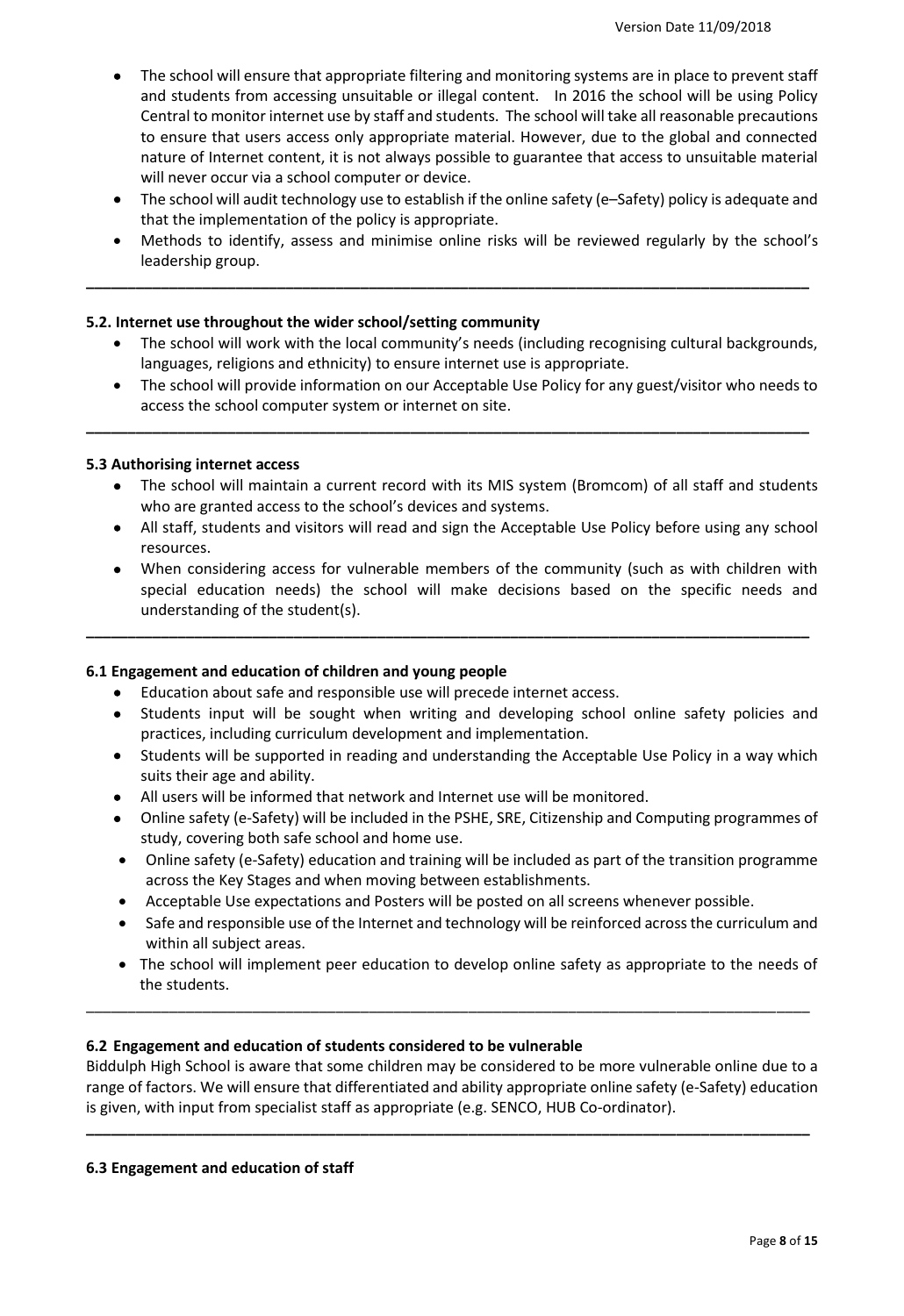- The online safety (e-Safety) policy will be formally provided to and discussed with all members of staff as part of induction and will be reinforced and highlighted as part of our safeguarding responsibilities.
- Staff will be made aware that our Internet traffic can be monitored and traced to the individual user. Discretion and professional conduct is essential when using school systems and devices.
- Up-to-date and appropriate staff training in safe and responsible Internet use, both professionally and personally, will be provided for all members of staff in a variety of ways, on a regular (at least annual) basis.
- All members of staff will be made aware that their online conduct out of school could have an impact on their role and reputation within school. Civil, legal or disciplinary action could be taken if they are found to bring the profession or institution into disrepute, or if something is felt to have undermined confidence in their professional abilities.
- Members of staff with a responsibility for managing filtering systems or monitor ICT use will be supervised by the Leadership Team and will have clear procedures for reporting issues or concerns.
- The school will highlight useful online tools which staff should use according to the age and ability of the students.

# **6.4 Engagement and education of parents and carers - Relevant for all settings**

- Biddulph High School recognises that parents/carers have an essential role to play in enabling children to become safe and responsible users of the internet and digital technology.
- Parents' attention will be drawn to the school online safety (e-Safety) policy and expectations in newsletters, letters, school prospectus and on the school website.
- A partnership approach to online safety at home and at school with parents will be encouraged. This may include offering parent evenings with demonstrations and suggestions for safe home Internet use or highlighting online safety at other well attended events e.g. parent evenings and transition events.
- Parents will be requested to read online safety information as part of the Home School Agreement.
- Parents will be encouraged to read the school Acceptable Use Policy for students and discuss its implications with their children.
- Information and guidance for parents on online safety will be made available to parents in a variety of formats.

**\_\_\_\_\_\_\_\_\_\_\_\_\_\_\_\_\_\_\_\_\_\_\_\_\_\_\_\_\_\_\_\_\_\_\_\_\_\_\_\_\_\_\_\_\_\_\_\_\_\_\_\_\_\_\_\_\_\_\_\_\_\_\_\_\_\_\_\_\_\_\_\_\_\_\_\_\_\_\_\_\_\_\_\_\_\_\_**

**\_\_\_\_\_\_\_\_\_\_\_\_\_\_\_\_\_\_\_\_\_\_\_\_\_\_\_\_\_\_\_\_\_\_\_\_\_\_\_\_\_\_\_\_\_\_\_\_\_\_\_\_\_\_\_\_\_\_\_\_\_\_\_\_\_\_\_\_\_\_\_\_\_\_\_\_\_\_\_\_\_\_\_\_\_\_\_**

Parents will be encouraged to role model positive behaviour for their children online.

# **7. Managing Information Systems**

# **7.1 Managing personal data online**

- Personal data will be recorded, processed, transferred and made available according to the Data Protection Act 1998 and the updates provided from the move to GDPR in May 2018
- Full information regarding the schools approach to data protection can be found in the Data Protection Policy.

**\_\_\_\_\_\_\_\_\_\_\_\_\_\_\_\_\_\_\_\_\_\_\_\_\_\_\_\_\_\_\_\_\_\_\_\_\_\_\_\_\_\_\_\_\_\_\_\_\_\_\_\_\_\_\_\_\_\_\_\_\_\_\_\_\_\_\_\_\_\_\_\_\_\_\_\_\_\_\_\_\_\_\_\_\_\_\_**

# **7.2 Security and Management of Information Systems**

- The security of the school information systems and users will be reviewed regularly.
- Virus protection will be updated regularly.
- Personal data sent over the Internet or taken off site (such as via portable media storage) will be encrypted or accessed via appropriate secure remote access systems.
- Portable media may not be used without specific permission followed by an anti-virus /malware scan.
- Unapproved software will not be allowed in work areas or attached to email.
- Files held on the school's network will be regularly checked.
- The network manager will review system capacity regularly.
- All users will be expected to log off or lock their screens/devices if systems are unattended.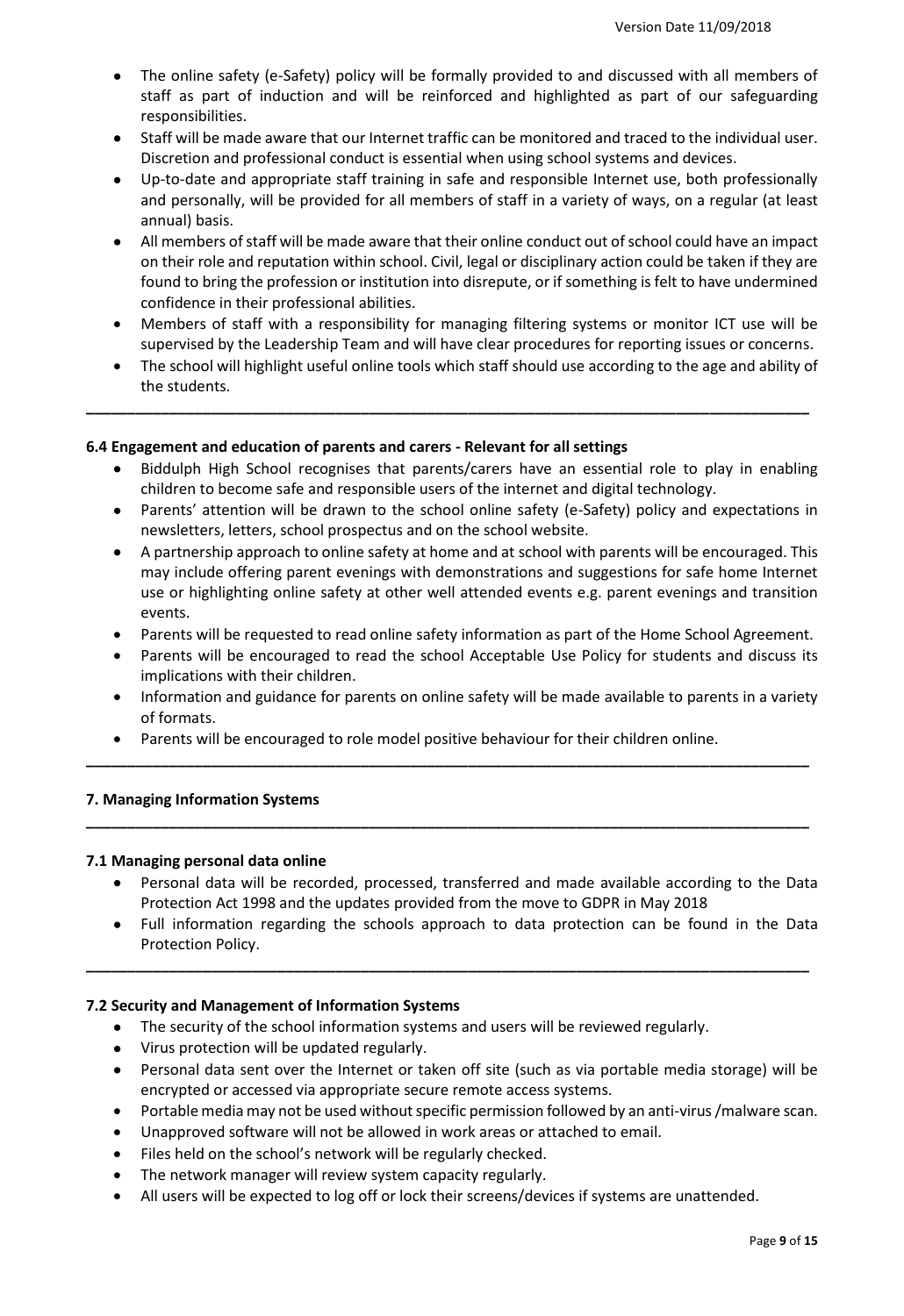- The school will log and record internet use on all school owned devices using Policy Central Software and data logger.
- All users will be informed not to share passwords or information with others and not to login as another user at any time.
- Staff and students must always keep their password private and must not share it with others or leave it where others can find it.
- All members of staff will have their own unique username and private passwords to access school systems. Members of staff are responsible for keeping their password private.
- All students are provided with their own unique username and private passwords to access school systems. Students are responsible for keeping their password private.
- We require staff and students to use STRONG passwords for access into our system, changing them regularly and at least termly.

## **7.3 Filtering and Monitoring**

- The Board of Trustees will ensure that the school has age and ability appropriate filtering and monitoring in place whilst using school devices and systems to limit children's exposure to online risks.
- The school's internet access strategy will be dependent on the need and requirements of our community and will therefore be designed to suit the age and curriculum requirements of our students, with advice from technical, educational and safeguarding staff.
- All monitoring of school owned/provided systems will take place to safeguard members of the community.
- All users will be informed that use of school systems will be monitored and that all monitoring will be in line with data protection, human rights and privacy legislation.
- The school uses educational filtered secure broadband connectivity through Impero which is appropriate to the age and requirement of our students.
- If staff or students discover unsuitable sites, the URL will be reported to the School Designated Safeguarding Lead and will then be recorded and escalated as appropriate.
- The School filtering system will block all sites on the Internet Watch Foundation (IWF) list.
- Changes to the school filtering policy will be risk assessed by staff with educational and technical experience prior to any changes and where appropriate with consent from the Leadership Group.
- All changes to the school filtering policy will be logged and recorded.
- Any material that the school believes is illegal will be reported to appropriate agencies such as Staffordshire Police or CEOP immediately.

#### **7.4 Management of applications used to record students' progress**

• The Headteacher is ultimately responsible for the security of any data or images held of children.

**\_\_\_\_\_\_\_\_\_\_\_\_\_\_\_\_\_\_\_\_\_\_\_\_\_\_\_\_\_\_\_\_\_\_\_\_\_\_\_\_\_\_\_\_\_\_\_\_\_\_\_\_\_\_\_\_\_\_\_\_\_\_\_\_\_\_\_\_\_\_\_\_\_\_\_\_\_\_\_\_\_\_\_\_\_\_\_**

- Apps/systems which store personal data will be risk assessed prior to use.
- Only school issued devices will be used for apps that record and store children's personal details, attainment or photographs. Personal staff mobile phones or devices will not be used to access or upload content to any apps which record and store children's personal details, attainment or images.
- Devices will be appropriately encrypted if taken off site to prevent a data security breach in the event of loss or theft.
- Users will be advised on safety measures to protect all members of the community such as using strong passwords, logging out of systems etc.
- Parents will be informed of the school's expectations regarding safe and appropriate use (e.g. not sharing passwords or sharing images) prior to being given access.

**\_\_\_\_\_\_\_\_\_\_\_\_\_\_\_\_\_\_\_\_\_\_\_\_\_\_\_\_\_\_\_\_\_\_\_\_\_\_\_\_\_\_\_\_\_\_\_\_\_\_\_\_\_\_\_\_\_\_\_\_\_\_\_\_\_\_\_\_\_\_\_\_\_\_\_\_\_\_\_\_\_\_\_\_\_\_\_**

#### **8. Responding to Online Incidents and Safeguarding Concerns**

 All members of the community will be made aware of the range of online risks that are likely to be encountered including sexting, online/cyber bullying etc. This will be highlighted within staff training and educational approaches for students.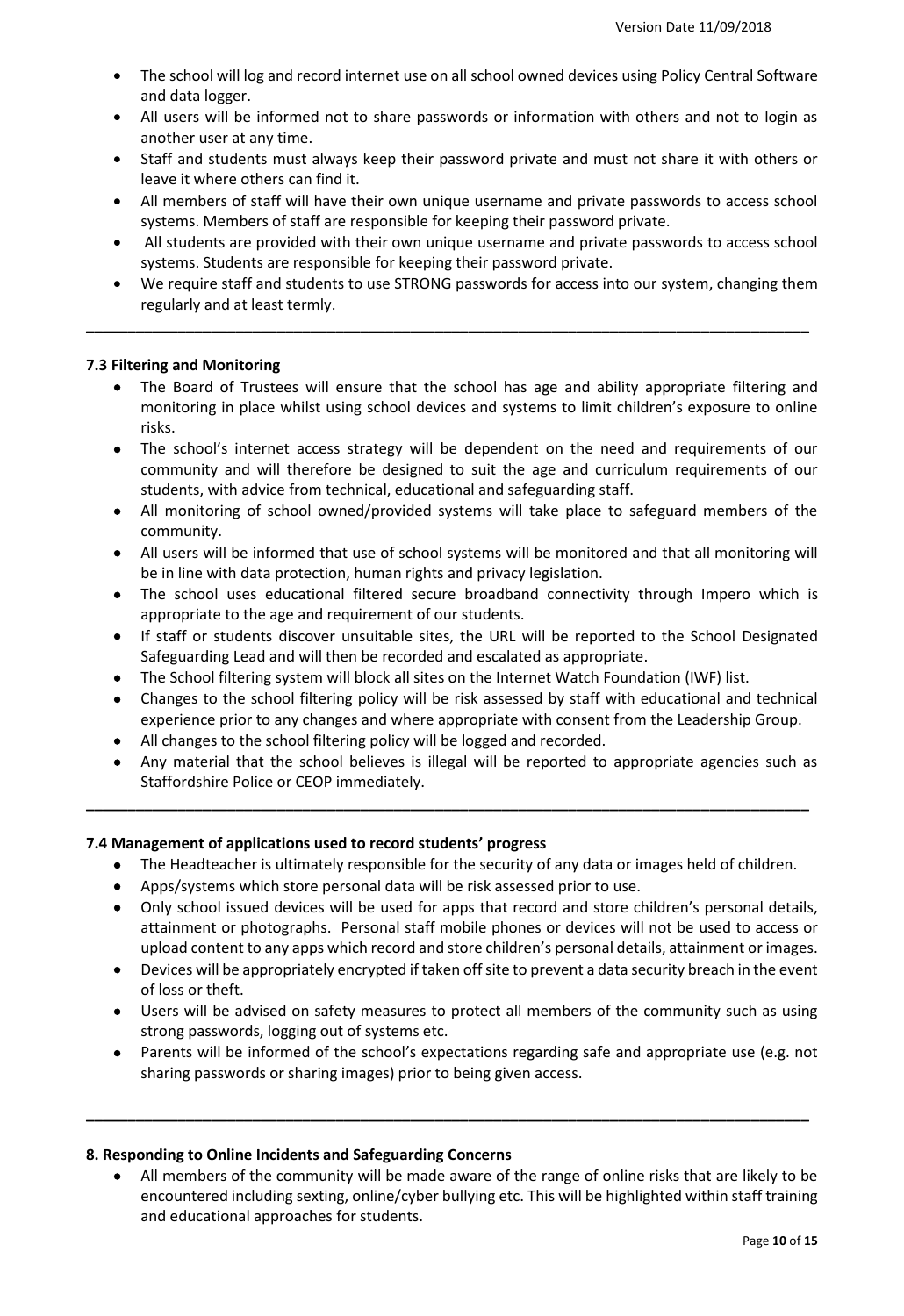- All members of the school community will be informed about the procedure for reporting online safety (e-Safety) concerns, such as breaches of filtering, sexting, cyberbullying, illegal content etc.
- The Designated Safeguarding Lead (DSL) will be informed of any online safety (e-Safety) incidents involving child protection concerns, which will then be recorded.
- The DSL will ensure that online safety concerns are escalated and reported to relevant agencies in line with the Staffordshire Safeguarding Children Board thresholds and procedures.
- Complaints about Internet misuse will be dealt with under the School's complaints procedure.
- Complaints about online/cyber bullying will be dealt with under the School's anti-bullying policy and procedure
- Any complaint about staff misuse will be referred to the head teacher
- Any allegations against a member of staff's online conduct will be discussed with the LADO (Local Authority Designated Officer).
- Students, parents and staff will be informed of the school's complaints procedure.
- Staff will be informed of the complaints and whistleblowing procedure.
- All members of the school community will need to be aware of the importance of confidentiality and the need to follow the official school procedures for reporting concerns.
- All members of the school community will be reminded about safe and appropriate behaviour online and the importance of not posting any content, comments, images or videos online which cause harm, distress or offence to any other members of the school community through the Social Media Policy and the Code of Conduct.
- The school will manage online safety (e-Safety) incidents in accordance with the school discipline/behaviour policy where appropriate.
- The school will inform parents/carers of any incidents of concerns as and when required.
- After any investigations are completed, the school will debrief, identify lessons learnt and implement any changes as required.
- Where there is cause for concern or fear that illegal activity has taken place or is taking place then the school will contact the Staffordshire Safeguarding Boards or Police via 101 or 999 if there is immediate danger or risk of harm.
- The use of computer systems without permission or for inappropriate purposes could constitute a criminal offence under the Computer Misuse Act 1990 and breaches will be reported to the Police.
- If the school is unsure how to proceed with any incidents of concern, then the incident will be escalated to the Education Safeguarding Team.
- If an incident of concern needs to be passed beyond the school/setting community, then the concern will be escalated to the Education Safeguarding Team to communicate to other schools/settings in Kent.
- Parents and children will need to work in partnership with the school to resolve issues.

\_\_\_\_\_\_\_\_\_\_\_\_\_\_\_\_\_\_\_\_\_\_\_\_\_\_\_\_\_\_\_\_\_\_\_\_\_\_\_\_\_\_\_\_\_\_\_\_\_\_\_\_\_\_\_\_\_\_\_\_\_\_\_\_\_\_\_\_\_\_\_\_\_\_\_\_\_\_\_\_\_\_\_\_\_\_\_

# **9. Procedures for Responding to Specific Online Incidents or Concerns**

#### **9.1 Responding to concerns regarding Youth Produced Sexual Imagery or "Sexting"**

- We will ensure that all members of the community are made aware of the potential social, psychological and criminal consequences of sharing, possessing and creating youth produced sexual imagery (known as "sexting").
- The school will implement preventative approaches via a range of age and ability appropriate educational approaches for students, staff and parents/carers through its Online Safety website section.
- Biddulph High School views "sexting" as a safeguarding issue and all concerns will be reported to and dealt with by the Designated Safeguarding Lead (Mrs C Carroll-Wright).
- The school will follow the guidance as set out in the non-statutory UKCCIS advice 'Sexting in schools and colleges: responding to incidents and safeguarding young people'
- If the school are made aware of incident involving creating youth produced sexual imagery the school will:
	- Act in accordance with the school's child protection and safeguarding policy and the relevant Staffordshire Safeguarding Children Boards procedures.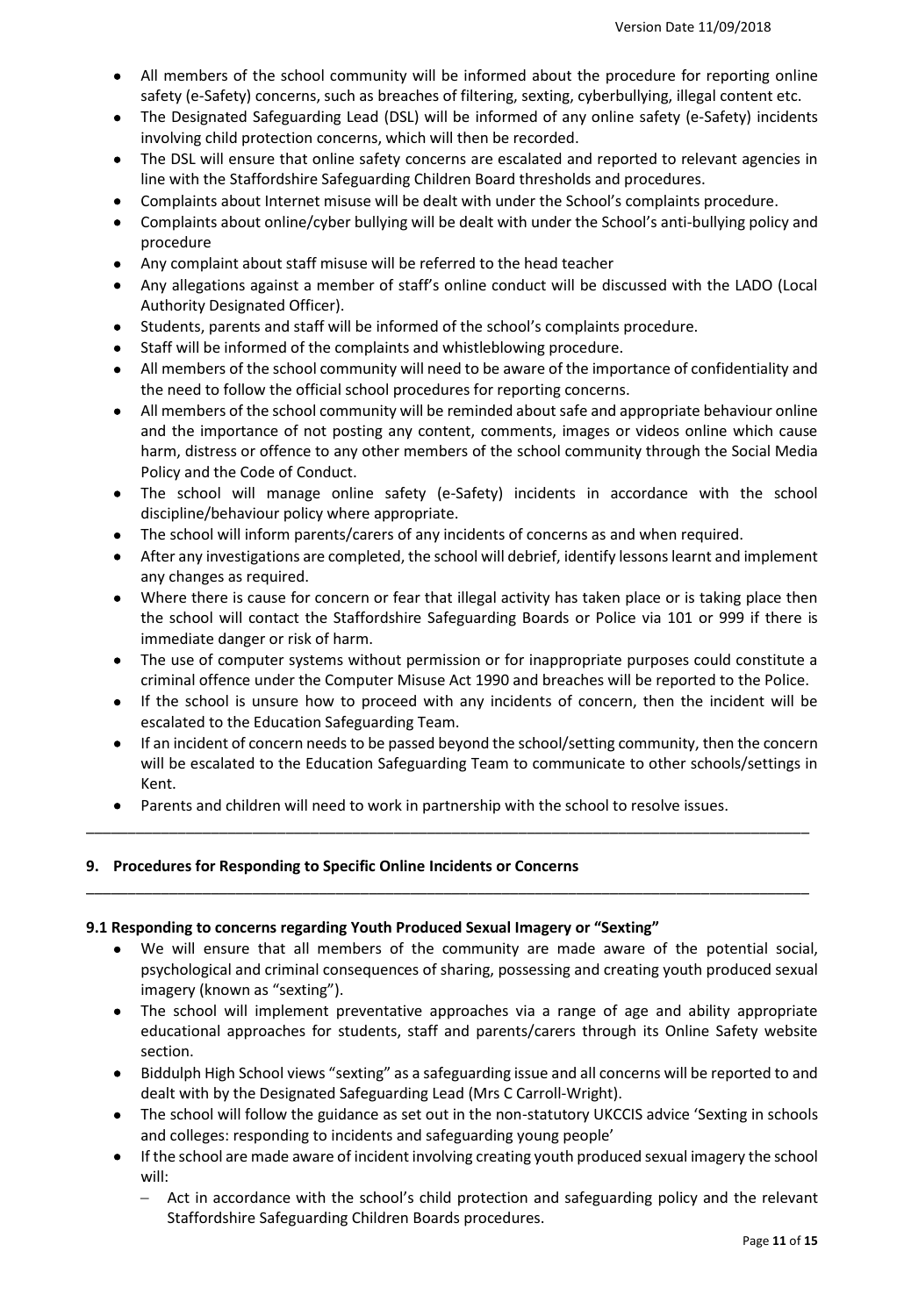- Immediately notify the designated safeguarding lead.
- Store the device securely.
- $-$  Carry out a risk assessment in relation to the student(s) involved.
- Consider the vulnerabilities of student(s) involved (including carrying out relevant checks with other agencies)
- Make a referral to children's social care and/or the police (as needed/appropriate).
- Put the necessary safeguards in place for student e.g. offer counselling support and immediate protection and offer appropriate pastoral support for those involved.
- Implement appropriate sanctions in accordance with the school's behaviour policy but taking care not to further traumatise victims where possible.
- Review the handling of any incidents to ensure that the school is implementing best practice and the leadership team will review and update any management procedures where necessary.
- $-$  Inform parents/carers about the incident and how it is being managed.
- The school will not view an images suspected of being youth produced sexual imagery unless there is no other possible option or there is a clear need or reason to do so (in these cases the image will only be viewed by the Designated Safeguarding Lead).
- The school will not send, share or save content suspected to be an indecent image of children and will not allow or request children to do so.
- If an indecent image has been taken or shared on the school/settings network or devices, then the school will take action to block access to all users and isolate the image.
- The school will take action regarding creating youth produced sexual imagery, regardless of the use of school/setting equipment or personal equipment, both on and off the premises.
- The school will ensure that all members of the community are aware of sources of support regarding youth produced sexual imagery.

## **9.2. Responding to concerns regarding Online Child Sexual Abuse and Exploitation**

- Biddulph High School will ensure that all members of the community are made aware of online child sexual abuse, including exploitation and grooming including the consequences, possible approaches which may be employed by offenders to target children and how to respond to concerns.
- The school will implement preventative approaches for online child sexual abuse via a range of age and ability appropriate educational approaches for students, staff and parents/carers.
- Biddulph High School views online child sexual abuse as a safeguarding issue and all concerns will be reported to and dealt with by the Designated Safeguarding Lead Mrs C Carroll Wright.
- If the school is unclear if a criminal offence has been committed, then the Designated Safeguarding Lead will obtain advice immediately through the Education Safeguarding Team and/or Police.
- If the school is made aware of intelligence or information which may relate to child sexual exploitation (on or offline) then it will be passed through to the CSET team by the DSL.
- If the school are made aware of incident involving online child sexual abuse of a child, then the school will:
	- Act in accordance with the school's child protection and safeguarding policy and the relevant Safeguarding Children Boards procedures.
	- $-$  Immediately notify the designated safeguarding lead.
	- Store any devices involved securely.
	- Immediately inform police via 101 (using 999 if a child is at immediate risk)
	- Where appropriate the school will involve and empower children to report concerns regarding online child sexual abuse e.g. using the Click CEOP report form: [www.ceop.police.uk/safety](http://www.ceop.police.uk/safety-centre/)[centre/](http://www.ceop.police.uk/safety-centre/)
	- Carry out a risk assessment which considers any vulnerabilities of student(s) involved (including carrying out relevant checks with other agencies).
	- Make a referral to children's social care (if needed/appropriate).
	- Put the necessary safeguards in place for student(s) e.g. offer counselling support and immediate protection and offer appropriate pastoral support for those involved.
	- $-$  Inform parents/carers about the incident and how it is being managed.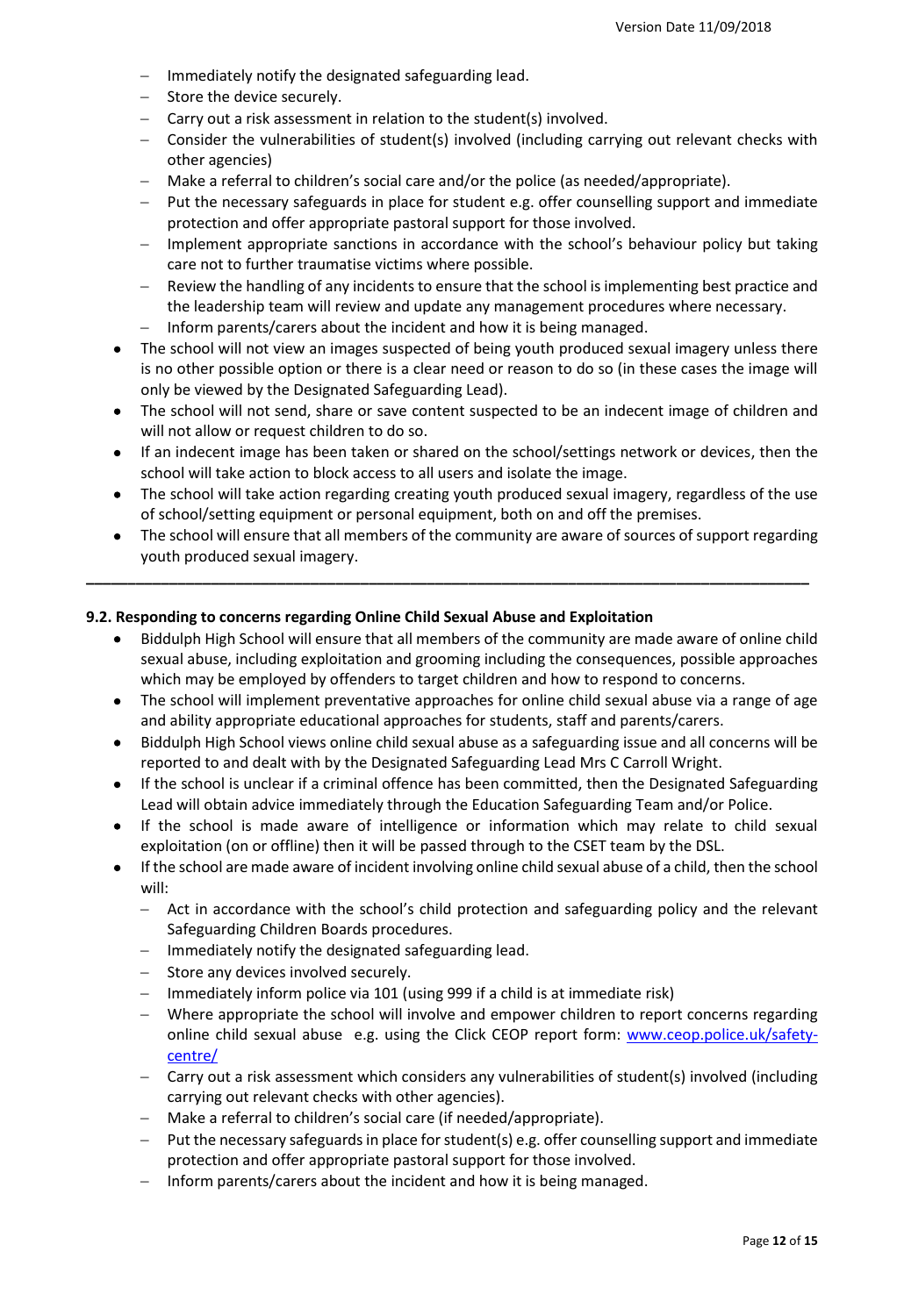- Review the handling of any incidents to ensure that the school is implementing best practice and the school leadership team will review and update any management procedures where necessary.
- The school will take action regarding online child sexual abuse regardless of the use of school equipment or personal equipment, both on and off the school premises.
- The school will ensure that all members of the community are aware of sources of support regarding online child sexual abuse.
- If students at other schools are believed to have been targeted, then the school will seek support from the Education Safeguarding Team to enable other schools to take appropriate action to safeguarding their community.
- The school will ensure that the Click CEOP report button is visible and available to students and other members of the school community, for example including the CEOP report button the school website homepage and on intranet systems.

# **9.3. Responding to concerns regarding Indecent Images of Children (IIOC)**

- Biddulph High School will ensure that all members of the community are made aware of the criminal nature of Indecent Images of Children (IIOC) including the possible consequences.
- The school will take action regarding of Indecent Images of Children (IIOC) regardless of the use of school/setting equipment or personal equipment, both on and off the premises.
- The school will take action to prevent access accidental access to of Indecent Images of Children (IIOC) for example using an internet Service provider (ISP) which subscribes to the Internet Watch Foundation block list, implementing appropriate web filtering, implementing firewalls and anti-spam software.
- If the school is unclear if a criminal offence has been committed, then the Designated Safeguarding Lead will obtain advice immediately through the Education Safeguarding Team and/or Police.
- If the school is made aware of Indecent Images of Children (IIOC) then the school will:
	- Act in accordance with the school's child protection and safeguarding policy and the relevant Safeguarding Children Boards procedures.
	- Immediately notify the school Designated Safeguard Lead.
	- $-$  Store any devices involved securely.
	- Immediately inform appropriate organisations e.g. the Internet Watch Foundation (IWF), Staffordshire police via 101 (using 999 if a child is at immediate risk) and/or the LADO (if there is an allegation against a member of staff).
- If the school are made aware that a member of staff or a student has been inadvertently exposed to indecent images of children whilst using the internet, then the school will:
	- Ensure that the Designated Safeguard Lead is informed.
	- Ensure that the URLs (webpage addresses) which contain the suspect images are reported to the Internet Watch Foundation via [www.iwf.org.uk](https://www.iwf.org.uk/) .
	- Ensure that any copies that exist of the image, for example in emails, are deleted.
- If the school are made aware that indecent images of children have been found on the schools electronic devices then the school will:
	- Ensure that the Designated Safeguard Lead is informed.
	- Ensure that the URLs (webpage addresses) which contain the suspect images are reported to the Internet Watch Foundation via [www.iwf.org.uk](https://www.iwf.org.uk/).
	- Ensure that any copies that exist of the image, for example in emails, are deleted.
	- Inform the police via 101 (999 if there is an immediate risk of harm) and children's social services (as appropriate).
	- Only store copies of images (securely, where no one else has access to them and delete all other copies) at the request of the police only.
- If the school are made aware that a member of staff is found in possession of indecent images of children on their electronic device provided by the school, then the school will:
	- Ensure that the Designated Safeguard Lead is informed or another member of staff in accordance with the school whistleblowing procedure.
	- Contact the police regarding the images and quarantine any devices involved until police advice has been sought.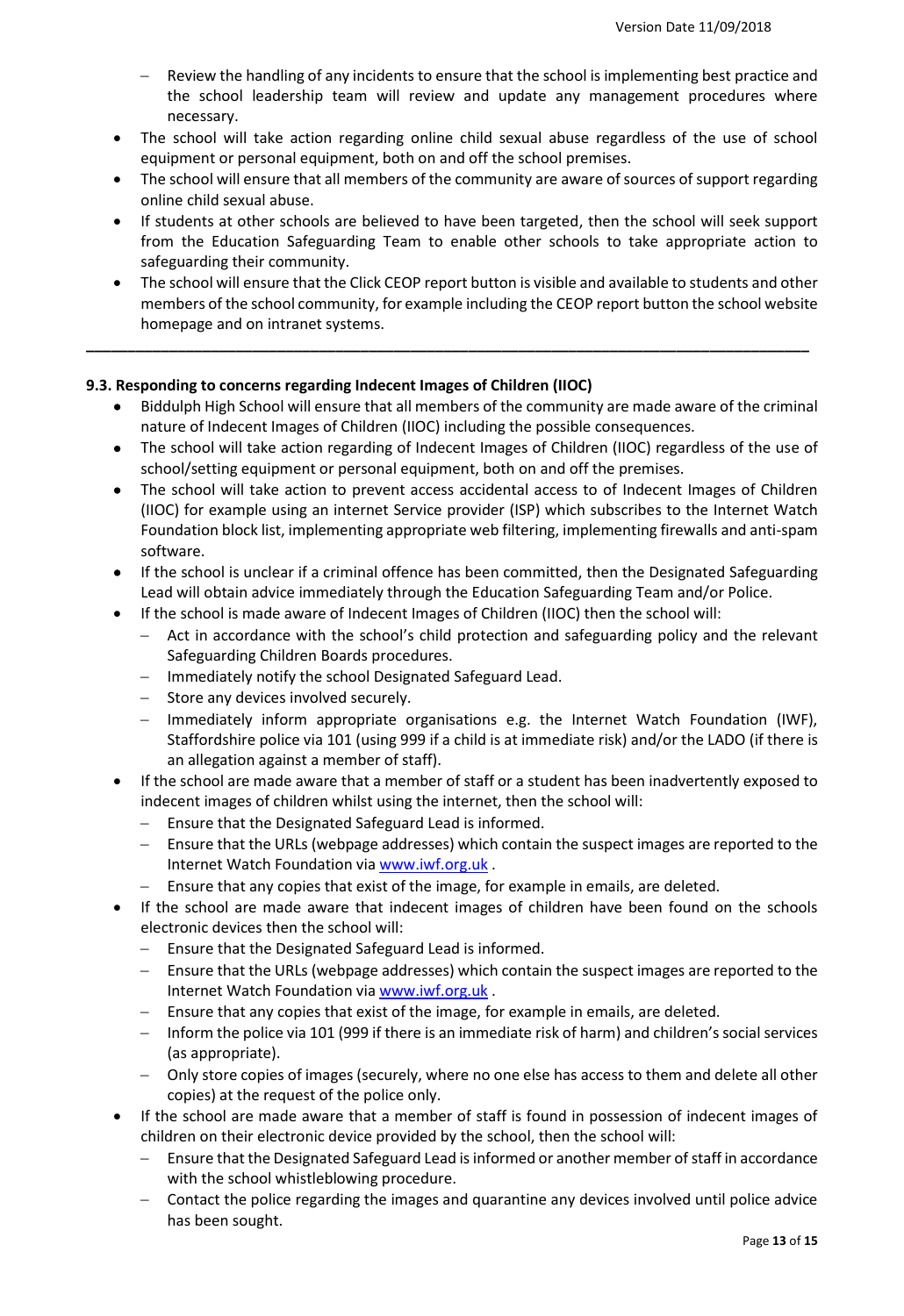- Inform the Local Authority Designated Officer (LADO) and other relevant organisations in accordance with the schools managing allegations policy.
- Follow the appropriate school policies regarding conduct.

## **9.4. Responding to concerns regarding radicalisation and extremism online**

 The school will take all reasonable precautions to ensure that children are safe from terrorist and extremist material when accessing the internet in schools and that suitable filtering is in place which takes into account the needs of students.

**\_\_\_\_\_\_\_\_\_\_\_\_\_\_\_\_\_\_\_\_\_\_\_\_\_\_\_\_\_\_\_\_\_\_\_\_\_\_\_\_\_\_\_\_\_\_\_\_\_\_\_\_\_\_\_\_\_\_\_\_\_\_\_\_\_\_\_\_\_\_\_\_\_\_\_\_\_\_\_\_\_\_\_\_\_\_\_**

- When concerns are noted by staff that a child may be at risk of radicalisation online then the Designated Safeguarding Lead (DSL) will be informed immediately and action will be taken in line with the safeguarding policy.
- Online hate content directed towards or posted by specific members of the community will be responded to in line with existing school policies, including anti-bullying, behaviour etc. If the school is unclear if a criminal offence has been committed, then the Designated Safeguarding Lead will obtain advice immediately via the Education Safeguarding Team and/or Police.

**\_\_\_\_\_\_\_\_\_\_\_\_\_\_\_\_\_\_\_\_\_\_\_\_\_\_\_\_\_\_\_\_\_\_\_\_\_\_\_\_\_\_\_\_\_\_\_\_\_\_\_\_\_\_\_\_\_\_\_\_\_\_\_\_\_\_\_\_\_\_\_\_\_\_\_\_\_\_\_\_\_\_\_\_\_\_\_**

# **9.5. Responding to concerns regarding cyberbullying**

- Cyberbullying, along with all other forms of bullying, of any member of our community will not be tolerated. Full details are set out in the school policies regarding anti-bullying and behaviour.
- All incidents of online bullying reported will be recorded.
- There are clear procedures in place to investigate incidents or allegations and support anyone in the school community affected by online bullying.
- If the school is unclear if a criminal offence has been committed, then the Designated Safeguarding Lead will obtain advice immediately through the Education Safeguarding Team and/or Police.
- Students, staff and parents/carers will be advised to keep a record of cyberbullying as evidence.
- The school will take steps to identify the bully where possible and appropriate. This may include examining school system logs, identifying and interviewing possible witnesses, and contacting the service provider and the police, if necessary.
- Students, staff and parents/carers will be required to work with the school to support the approach to cyberbullying and the schools e-Safety ethos.
- Sanctions for those involved in online or cyberbullying may include:
	- Those involved will be asked to remove any material deemed to be inappropriate or offensive.
	- A service provider may be contacted to remove content if those involved refuse to or are unable to delete content.
	- Internet access may be suspended at school for the user for a period of time. Other sanctions for students and staff may also be used in accordance to the schools anti-bullying, behaviour policy or Acceptable Use Policy.
	- Parent/carers of students involved in online bullying will be informed.
	- The Police will be contacted if a criminal offence is suspected.

# **9.6. Responding to concerns regarding online hate**

 Online hate at Biddulph High School will not be tolerated. Further details are set out in the school policies regarding anti-bullying and behaviour

**\_\_\_\_\_\_\_\_\_\_\_\_\_\_\_\_\_\_\_\_\_\_\_\_\_\_\_\_\_\_\_\_\_\_\_\_\_\_\_\_\_\_\_\_\_\_\_\_\_\_\_\_\_\_\_\_\_\_\_\_\_\_\_\_\_\_\_\_\_\_\_\_\_\_\_\_\_\_\_\_\_\_\_\_\_\_\_**

- All incidents of online hate reported to the school will be recorded.
- All members of the community will be advised to report online hate in accordance with relevant school policies and procedures e.g. anti-bullying, behaviour etc.
- The Police will be contacted if a criminal offence is suspected. If the school is unclear if a criminal offence has been committed, then the Designated Safeguarding Lead will obtain advice immediately through the Education Safeguarding Team and/or Police.